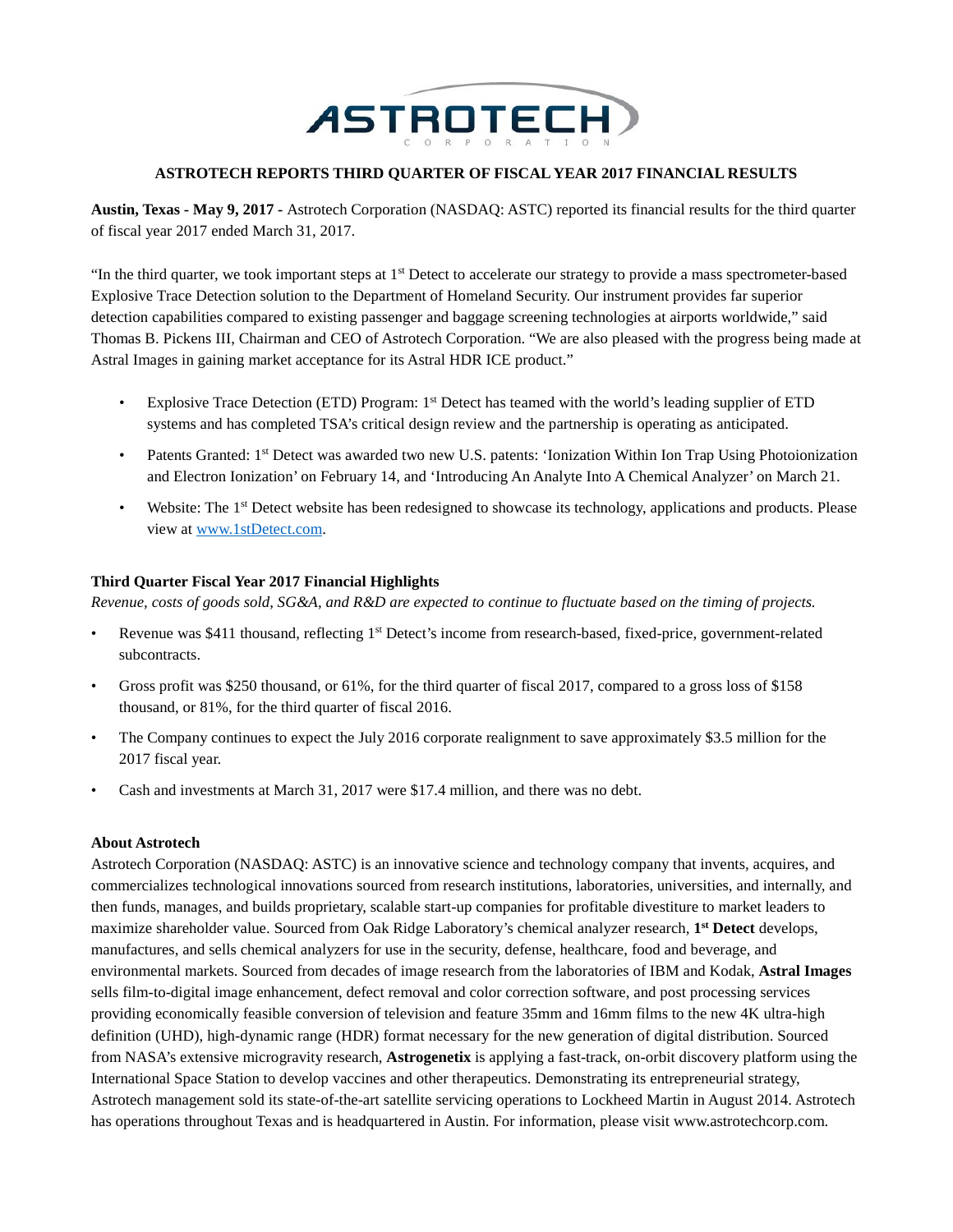*This press release contains forward-looking statements that are made pursuant to the Safe Harbor provisions of the Private Securities Litigation Reform Act of 1995. Such forward-looking statements are subject to risks, trends, and uncertainties that could cause actual results to be materially different from the forward-looking statement. These factors include, but are not limited to, whether we can successfully develop our proprietary technologies and whether the market will accept our products and services, as well as other risk factors and business considerations described in the Company's Securities and Exchange Commission filings including the annual report on Form 10-K. Any forward-looking statements in this document should be evaluated in light of these important risk factors. The Company assumes no obligation to update these forwardlooking statements.*

**Company Contact:** Eric Stober, Chief Financial Officer, Astrotech Corporation, (512) 485-9530

**IR Contact** Cathy Mattison and Kirsten Chapman, LHA Investor Relations, (415) 433-3777, ir@astrotechcorp.com

*Tables follow*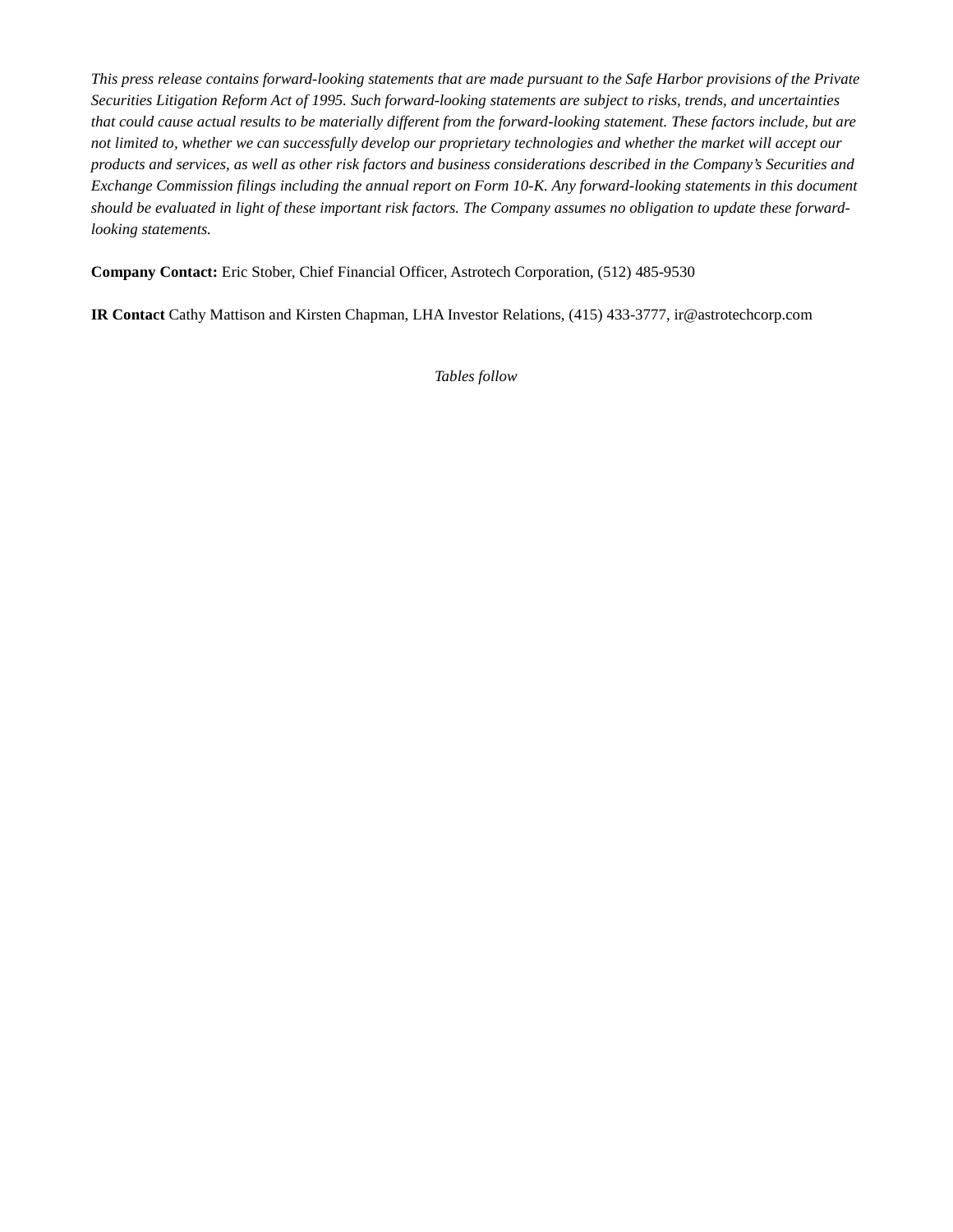# **ASTROTECH CORPORATION AND SUBSIDIARIES**

### **Condensed Consolidated Statements of Operations and Comprehensive Loss**

(In thousands, except per share data)

(Unaudited)

|                                                        | <b>Three Months Ended</b><br>March 31, |  |              |     | <b>Nine Months Ended</b><br>March 31, |  |           |  |
|--------------------------------------------------------|----------------------------------------|--|--------------|-----|---------------------------------------|--|-----------|--|
|                                                        | 2017                                   |  | 2016         |     | 2017                                  |  | 2016      |  |
| Revenue                                                | \$<br>411S                             |  | 196S         |     | $1,937$ \$                            |  | 1,123     |  |
| Cost of revenue                                        | 161                                    |  | 354          |     | 1,211                                 |  | 986       |  |
| Gross profit (loss)                                    | 250                                    |  | (158)        |     | 726                                   |  | 137       |  |
| Operating expenses:                                    |                                        |  |              |     |                                       |  |           |  |
| Selling, general and administrative                    | 1,633                                  |  | 1,875        |     | 5,817                                 |  | 5,832     |  |
| Research and development                               | 1,561                                  |  | 1,903        |     | 4,107                                 |  | 4,493     |  |
| Total operating expenses                               | 3,194                                  |  | 3,778        |     | 9,924                                 |  | 10,325    |  |
| <b>Loss from operations</b>                            | (2,944)                                |  | (3,936)      |     | (9,198)                               |  | (10, 188) |  |
| Interest and other expense, net                        | 99                                     |  | 86           |     | 232                                   |  | 279       |  |
| Loss before income taxes                               | (2, 845)                               |  | (3, 850)     |     | (8,966)                               |  | (9,909)   |  |
| Income tax (expense) benefit                           | (2)                                    |  | 11           |     | (2)                                   |  | 9         |  |
| <b>Net loss</b>                                        | (2, 847)                               |  | (3,839)      |     | (8,968)                               |  | (9,900)   |  |
| Less: Net loss attributable to noncontrolling interest | (47)                                   |  | (97)         |     | (150)                                 |  | (268)     |  |
| <b>Net loss attributable to Astrotech Corporation</b>  | \$<br>$(2,800)$ \$                     |  | $(3,742)$ \$ |     | $(8,818)$ \$                          |  | (9,632)   |  |
| Weighted average common shares outstanding:            |                                        |  |              |     |                                       |  |           |  |
| Basic and diluted                                      | 20,164                                 |  | 20,636       |     | 20,474                                |  | 20,681    |  |
| Basic and diluted net loss per common share:           |                                        |  |              |     |                                       |  |           |  |
| Net loss attributable to Astrotech Corporation         | \$<br>$(0.14)$ \$                      |  | $(0.18)$ \$  |     | $(0.43)$ \$                           |  | (0.47)    |  |
| Other comprehensive loss, net of tax:                  |                                        |  |              |     |                                       |  |           |  |
| Available-for-sale securities:                         |                                        |  |              |     |                                       |  |           |  |
| Net unrealized gain (loss)                             | \$<br>$18 \quad$                       |  | 29           | -\$ | $(21)$ \$                             |  | (161)     |  |
| Reclassification adjustment for realized losses        |                                        |  |              |     | 60                                    |  | 14        |  |
| <b>Total comprehensive loss</b>                        | \$<br>$(2,782)$ \$                     |  | $(3,713)$ \$ |     | $(8,779)$ \$                          |  | (9,779)   |  |